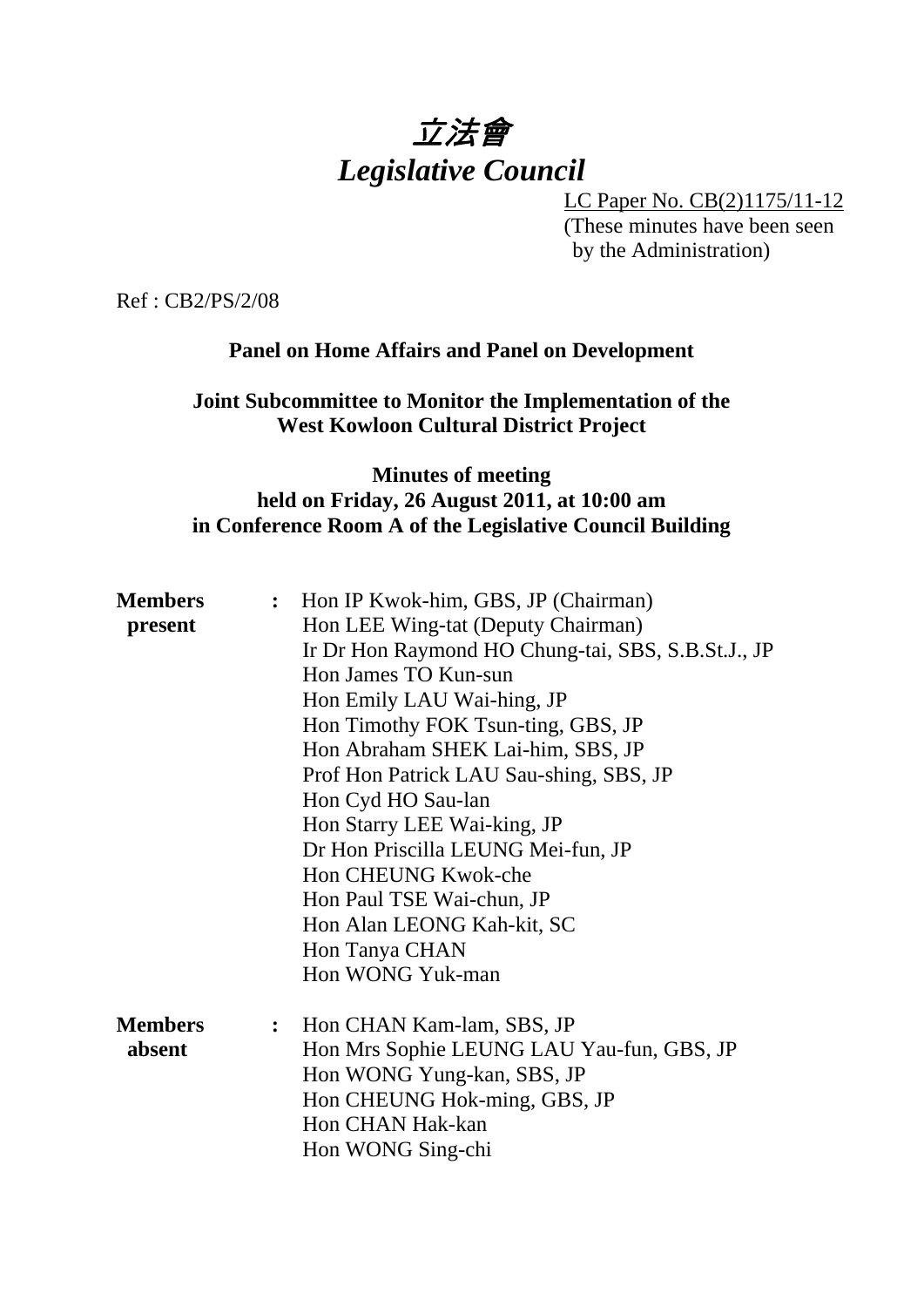| attending                     |                | Public Officers : Agenda item I and II                         |
|-------------------------------|----------------|----------------------------------------------------------------|
|                               |                | Home Affairs Bureau                                            |
|                               |                | Miss Salina YAN, JP<br>Deputy Secretary for Home Affairs (3)   |
|                               |                | <b>West Kowloon Cultural District Authority</b>                |
|                               |                | Mr Michael LYNCH<br><b>Chief Executive Officer</b>             |
|                               |                | Agenda item II                                                 |
|                               |                | Home Affairs Bureau                                            |
|                               |                | Mr Norman HEUNG, JP<br>Project Manager (Home Affairs Bureau)   |
|                               |                | West Kowloon Cultural District Authority                       |
|                               |                | Dr CHAN Man-wai<br><b>Executive Director, Project Delivery</b> |
|                               |                | Dr Eva LAM<br><b>Executive Director, Finance</b>               |
| <b>Clerk</b> in<br>attendance |                | : Mr Thomas WONG<br>Chief Council Secretary (2)2               |
| <b>Staff</b> in<br>attendance | $\ddot{\cdot}$ | Ms Alice LEUNG<br>Senior Council Secretary (2)2                |
|                               |                | Miss Emma CHEUNG<br>Legislative Assistant (2)2                 |

Miss Monique TSEUNG Clerical Assistant (2)2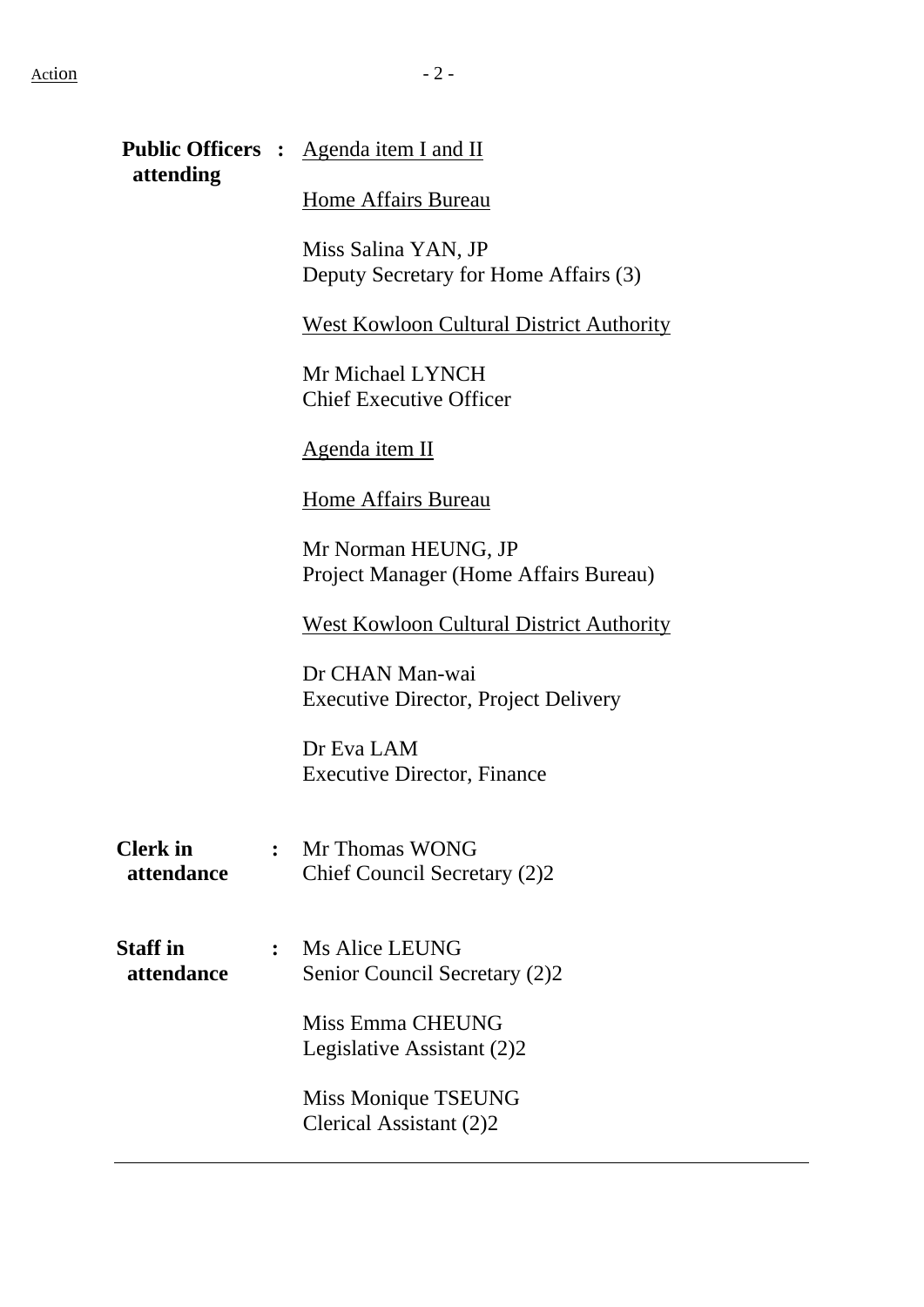# **I. Dialogue with the Chief Executive Officer ("CEO") of the West Kowloon Cultural District Authority ("WKCDA")**  [LC Paper Nos. CB(2)2530/10-11(01) and (02)]

1. The Joint Subcommittee deliberated (index of proceedings at **Annex**).

2. At the Chairman's invitation, Mr Michael Lynch, new CEO/WKCDA, delivered his opening remarks (LC Paper No. CB(2)2530/10-11(01)). Members generally expressed appreciation for him to take up the challenging post of CEO/WKCDA and hoped that he could get the West Kowloon Cultural District ("WKCD") project going with commitment and dedication.

#### Implementation of the WKCD project

3. Ms Starry LEE and Dr Priscilla LEUNG asked about the worst-case scenario envisaged by CEO/WKCDA for the WKCD project and whether he could give Hong Kong people confidence to press ahead with the project, even if the worst-case scenario occurred.

4. CEO/WKCDA advised that the worst-case scenario might be the failure to meet the timeframe for the WKCD project. WKCDA had conducted Stage 1 and Stage 2 Public Engagement ("PE") exercises specifically on what the project would cover and how to take forward it. The most critical issue arising from Stage 2 PE exercise was how to determine the phasing of core arts and cultural venues in WKCD. WKCDA would be in a good position to conclude Stage 3 PE exercise by addressing the issues raised in previous PE exercises and submit the Development Plan ("DP") around the end of 2011 to the Town Planning Board ("TPB") for consideration. The first venue was expected to be delivered by the end of 2015. CEO/WKCDA also advised that he had just turned 60 and was prepared to devote a long period of time in Hong Kong to the realization of the project.

5. Stating his opposition to the WKCD project, Mr WONG Yuk-man queried whether CEO/WKCDA had any understanding of Hong Kong politics, particularly the political controversies over the WKCD project. CEO/WKCDA advised that he had studied politics and spent considerable time understanding the history and issues of the project. In his view, while the project might not be supported by some people, it would provide a fantastic opportunity to address the issue of balancing the economic and social developments in Hong Kong. WKCD would also provide an arena and facilities for people to conduct arts and cultural activities freely. He hoped that during the next few years, more public support would be built for the project.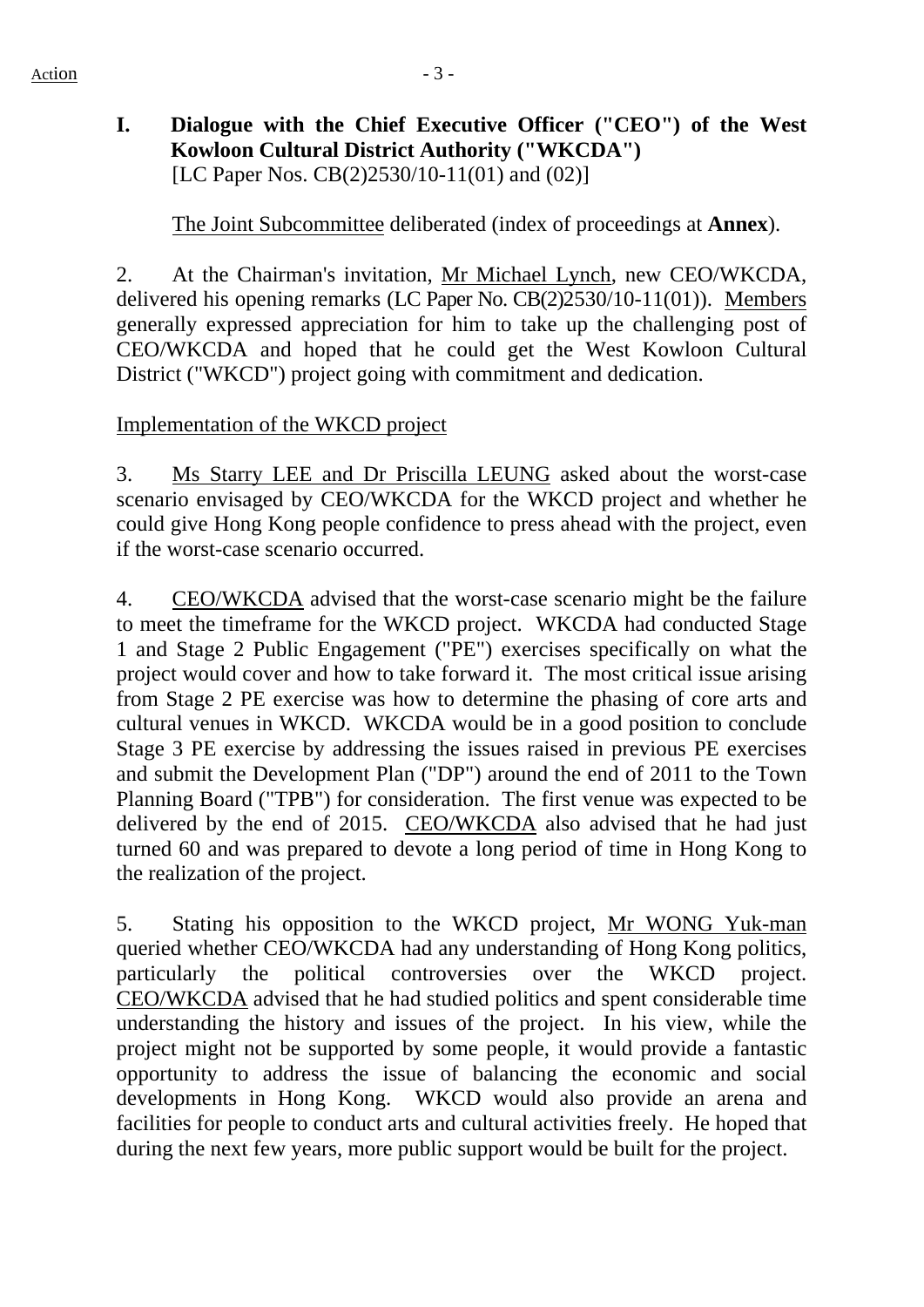6. Mr WONG Yuk-man opined that members of the public generally lacked confidence in the WKCD project, as they were disgusted with developer hegemony with which the project had associated and the current Government was weak. He called on CEO/WKCDA to assure members that the project would not be subject to political pressure or pressure from the business sector and would not deviate from its vision of promoting arts and culture. CEO/WKCDA responded in the affirmative and advised that it was the Government's conscious decision to develop the project in a different way to meet the public interests instead of the demand of property developers or other interest groups. The submission of DP to TPB would enhance public confidence in the realization of the project.

7. Dr Priscilla LEUNG called on WKCDA to ensure that the WKCD project would bring actual benefits to the local economy, such as the labour and professional sectors. CEO/WKCDA assured members that WKCDA would endeavor to provide employment opportunities arising from the project to local labour and professionals.

#### Provision of arts and cultural facilities

8. Miss Tanya CHAN sought information on WKCDA's criteria for determining the priority of putting in place arts and cultural venues in various phases of the WKCD development. CEO/WKCDA advised that some venues were expected to be realized in a relatively short period of time. For instance, the Centre for Contemporary Performance, which was predicated on the needs to get new or small arts groups into the WKCD site, was expected to be available upon completion of the railway project on the site. It was also hoped that the construction of some complicated venues, such as M+, would commence and conclude as soon as practicable. Some facilities like Music Centre and bigger theatres would require longer construction time, as they would involve connections with train lines, other building projects and underground infrastructure. The mode of operation (such as public private partnerships) of some other facilities was under consideration and the timing of their implementation remained uncertain. WKCDA had endeavored to strike a balance in the priorities of various arts and cultural facilities in the preparation of DP for submission to TPB.

9. Miss Tanya CHAN and Prof. Patrick LAU enquired about the progress of M+. Prof. Patrick LAU also called on WKCDA to organize activities (such as exhibitions) to introduce the concept and vision of  $M<sub>+</sub>$  to the public. CEO/WKCDA advised that M+ would provide a unique opportunity to do something different. Dr Lars Nittve (Executive Director, M+ of WKCDA) was the right person to take M+ forward and had great support from the artistic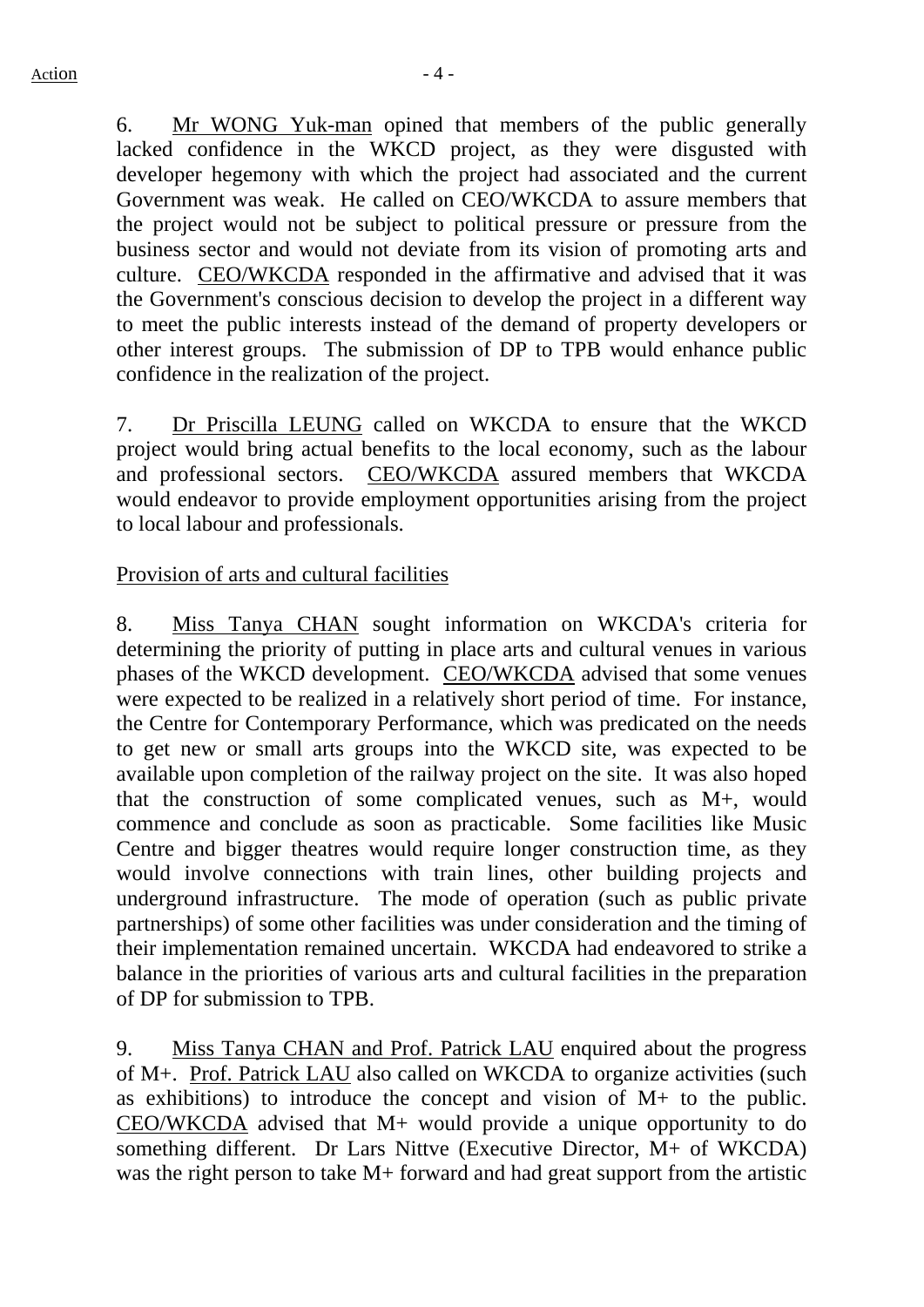community. After the submission of DP to TPB, WKCDA would focus on developing M+ collections, building connections with the public and private museums in Hong Kong, and organizing a range of activities on the WKCD site to enhance public understanding of what M+ would be in the next few years.

10. Prof. Patrick LAU hoped that the design competitions for M+ and other landmark facilities in WKCD would be launched as soon as possible. CEO/WKCDA advised that holding design competitions for a number of arts and cultural venues was a critical part of the WKCD project. Details of such competitions, which would be open to local and overseas designers, would be made public soon, and the first competition was likely to be launched around late 2011 upon the formation of the organizing committee and jury.

#### Cultural software development

11. Mr Alan LEONG opined that to a large extent, the success of WKCD would hinge on its cultural programming. He expressed worry that WKCDA would merely support the production of profitable programmes to cope with its financial pressure or act as an operator to lease venues to artists. Mr Alan LEONG and Miss Tanya CHAN also sought CEO/WKCDA's views on WKCDA's strategy for programming.

12. CEO/WKCDA advised that the Executive Director, Performing Arts of WKCDA had been heavily involved in the discussion with artists and arts organizations on the programming for WKCD. In his view, to make the WKCD project work, WKCDA should play a significant role in the development of an artistic policy and programming. Its role was not to create a central command which would produce all programmes but to collect and reflect the aspirations of the arts community.

13. Miss Tanya CHAN pointed out that Mr Lynch's predecessor had attached importance to the development of cultural software, especially arts education, and therefore the three Conceptual Plan Options ("CPOs") had contained significant educational elements. She hoped that the WKCD development would be closely integrated with the promotion of arts education in the community to broaden the audience base, and WKCDA would closely communicate with the Home Affairs Bureau, which was responsible for formulating the arts policy in Hong Kong.

14. Mr Alan LEONG sought CEO/WKCDA's view on the strategy for venue management, including whether to adopt the artistic accountability system as proposed by the Subcommittee on West Kowloon Cultural District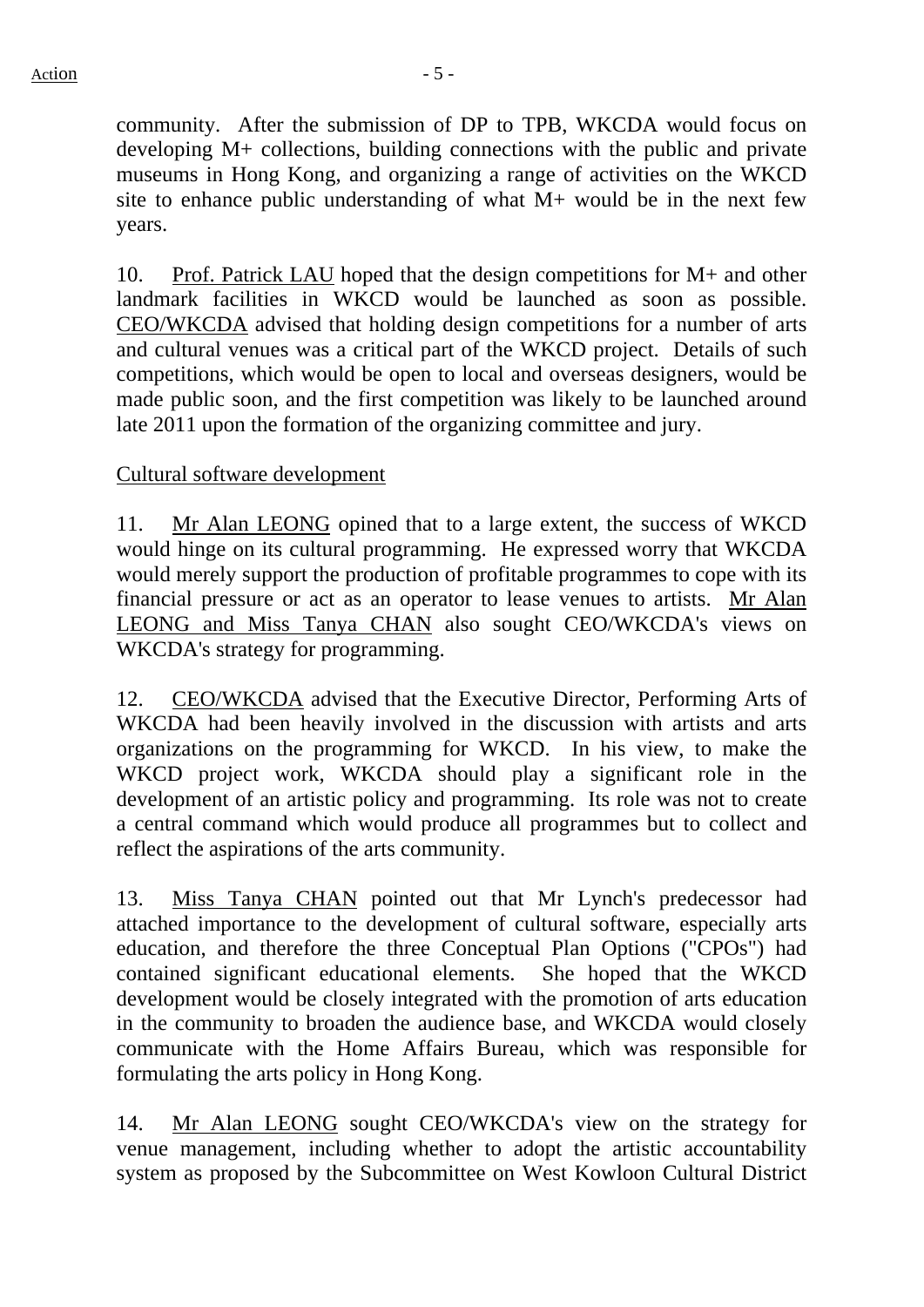Development in the Third Legislative Council ("LegCo") and outsource the management of arts and cultural venues in WKCD. CEO/WKCDA advised that WKCDA would build and run the venues. The phasing arrangements and construction timetable for individual venues were expected to be worked out in the coming months.

#### Use of public space

15. Ms Cyd HO pointed out that the local arts and cultural sector generally preferred "Project for a New Dimension", the CPO designed by the Office for Metropolitan Architecture, as it had designated various spaces in WKCD for arts and cultural purposes. While the preferred CPO "City Park" designed by Foster+Partners could facilitate the phased development of WKCD, it might allow flexibility for the Government to change the use of certain portions of the WKCD site for commercial purposes. She asked how to secure the spaces for arts and cultural activities in WKCD. CEO/WKCDA advised that there had been a clear delineation between commercial space and artistic space in WKCD. The balance between them had been struck quite sensitively, and he received no indication that it would be changed.

16. Ms Cyd HO pointed out that the public space in Hong Kong had all along been subject to various regulations, which were not conducive to arts and cultural activities. For instance, members of the public were not allowed to lie on the grass, sing and play musical instruments in public parks. In addition, the Places of Public Entertainment Ordinance (Cap. 172) had been invoked to prosecute a member of the Hong Kong Alliance in Support of Patriotic Democratic Movements in China for erecting a replica of the Goddess of Democracy Statute outside Times Square in Causeway Bay without an exhibition license in May 2010. She asked how the public space would be managed in WKCD. She also called on CEO/WKCDA to be aware of the regulations relating to the use of public space and strive to protect the freedom of expression in WKCD. CEO/WKCDA advised that while there were always some limits to the use of any big venues or public space to ensure safety, etc., a main task for WKCDA was to create a public space in WKCD and make it accessible to all Hong Kong people. They would be allowed to enjoy freely on the grass and street performances would be encouraged in WKCD.

17. In response to Ms Cyd HO's question on whether to review the relevant regulations to grant autonomy to WKCDA in the management of the public space in WKCD, Deputy Secretary for Home Affairs (3) ("DSHA(3)") advised that the Government was very supportive of the development of arts and culture in public space. The public space in WKCD would be for public use and the Government would not take it for other purposes.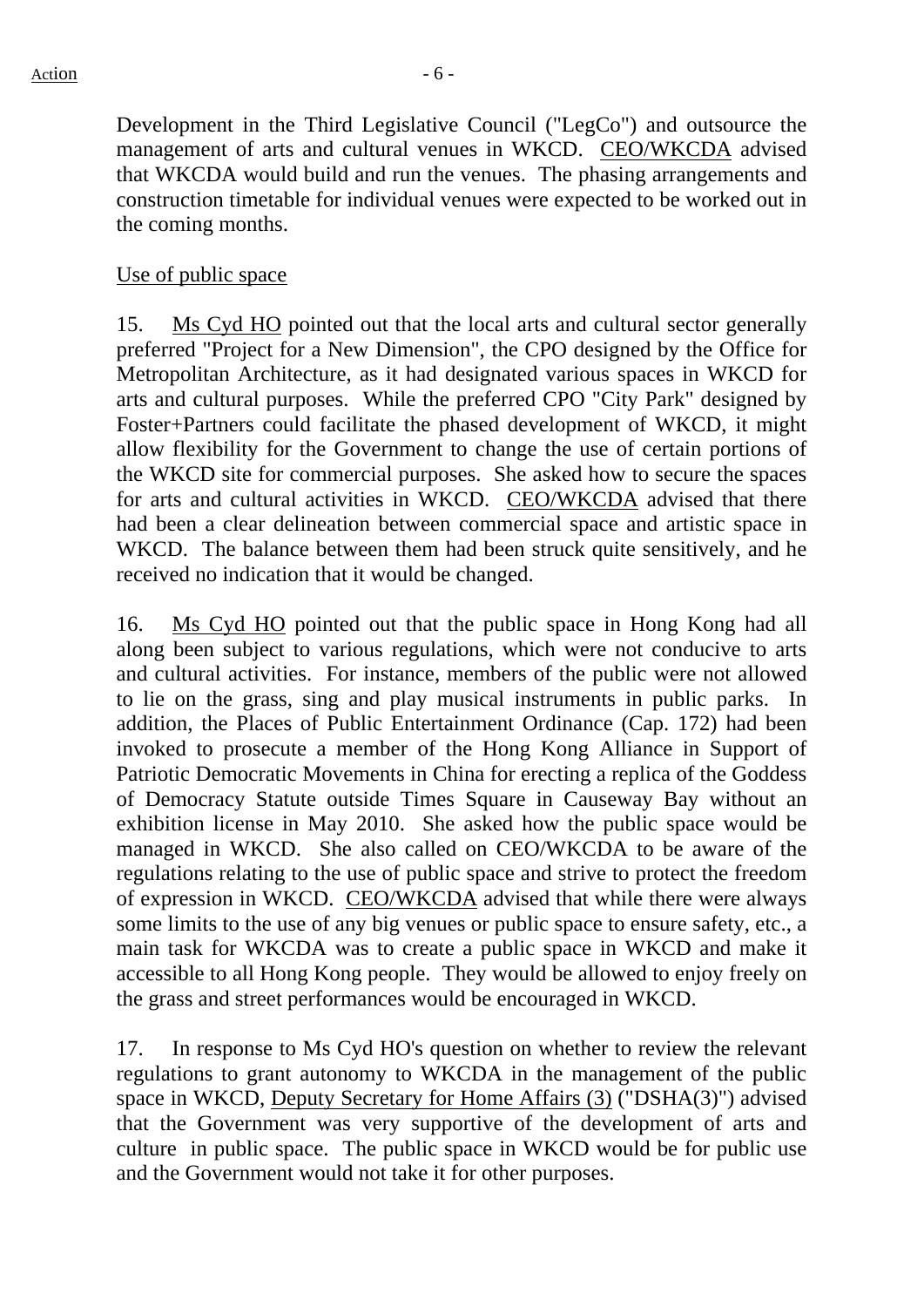18. Noting that the first venue would not be available in WKCD until around the end of 2015, the Deputy Chairman suggested that WKCDA should first make available the park areas in WKCD where free arts performances could be staged to facilitate audience building. CEO/WKCDA advised that in WKCDA's plan, the park areas would be the first deliverable project and interim arts and cultural activities would take place on the WKCD site before the commissioning of Phase 1 facilities.

## Connectivity of WKCD

19. In response to Ms Emily LAU's concern about the accessibility to the WKCD site, CEO/WKCDA advised that it was very important to ensure WKCD to be a place for everyone. Putting the roads and vehicles underneath the WKCD site would facilitate easy accessibility to the site. WKCDA was discussing with relevant government departments, such as the Transport Department, on how to improve the external connections with the site.

20. Prof. Patrick LAU opined that to enhance the connectivity of pedestrian access to WKCD, the development of its park areas should be integrated with the waterfront planning of the Victoria Harbour. CEO/WKCDA advised that WKCDA would strive to ensure an effective integration of the harbourfront planning (including transport) with WKCD, as this was crucial for realizing the preferred CPO and would bring long-term benefits to WKCD and improve the public life.

21. Dr Priscilla LEUNG asked whether a water taxi service would be available to enhance the connectivity of WKCD, given the decrease in crossharbour ferry service. CEO/WKCDA advised that WKCD would have proposed piers/landing steps to accommodate some forms of water boat services. WKCDA had all along attached importance to the linkage of WKCD with various districts through underground and marine traffic, and would endeavor to keep the site vibrant both in day time and at night.

#### Interaction with the arts community

22. The Deputy Chairman recalled that at the Joint Subcommittee meeting on 16 May 2011, he asked the local arts groups attending the meeting whether they treated WKCDA as their partner but received no positive response. He asked how WKCDA could convince local arts groups that it was their partner, so that both sides would share a common vision to take forward the WKCD project together. CEO/WKCDA responded that he was not surprised that local arts groups had not treated WKCDA as their partner, as WKCDA had not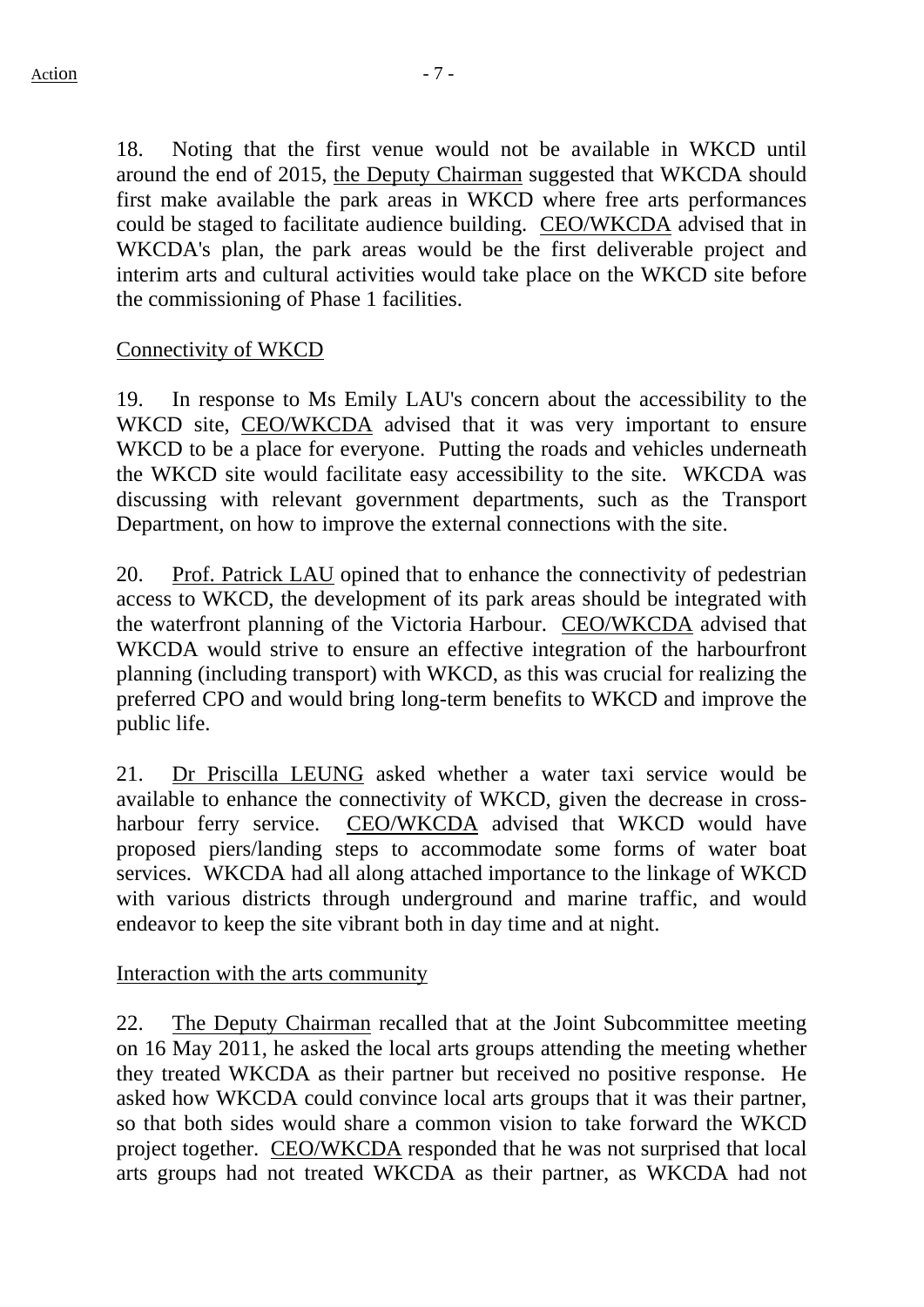indicated to them the phasing arrangements for WKCD and the impact of the project on their operation and relationship with the Leisure and Cultural Services Department ("LCSD"). In the first few weeks after his arrival in Hong Kong, he had tried to establish direct contact, and engage in on-going discussions, with local arts groups to understand their concerns, with a view to developing a long-term relationship.

23. Miss Tanya CHAN and Ms Emily LAU expressed appreciation for CEO/WKCDA's attendance to various arts and cultural events after assuming duty and hoped for his continuation to meet with various arts groups to understand their concerns. Ms Emily LAU asked what concerns had been expressed by the local arts community to CEO/WKCDA. CEO/WKCDA advised that he had not had many opportunities to talk with arts groups, especially small ones, but had met with quite a lot of artists who had vibrant and direct views on the WKCD project. A major concern of the arts community was whether arts groups/artists could access the venues in WKCD and how such venues would be managed. He undertook to continue his dialogue with the arts community.

24. At Ms Emily LAU's request, CEO/WKCDA undertook to provide information on (a) the stakeholders he had met after assuming duty, the views they had expressed, the views accepted and not accepted by WKCDA and the justifications, and how to achieve consensus with the arts community; and (b) the government officials he had met with, the views he had expressed to them and responses he had received.

#### Collaboration with the Government

25. Ms Emily LAU asked how WKCDA would forge good collaboration between the arts and cultural facilities in WKCD and those managed by LCSD. CEO/WKCDA advised that the advent of WKCD would change the nature of cultural provision in Hong Kong. WKCDA attached importance to Ms LAU's concern and was discussing it with the Home Affairs Bureau and LCSD.

26. As WKCD would be positioned as an international cultural hub, Miss Tanya CHAN called on WKCDA to closely communicate with LCSD to ensure the provision of appropriate subtitles to performing arts programmes conducted in Cantonese, which was a major dialect in Hong Kong, so that such programmes could reach a wider audience. CEO/WKCDA stressed that the provision of subtitling services would be embedded in both performing and visual arts programmes in WKCD.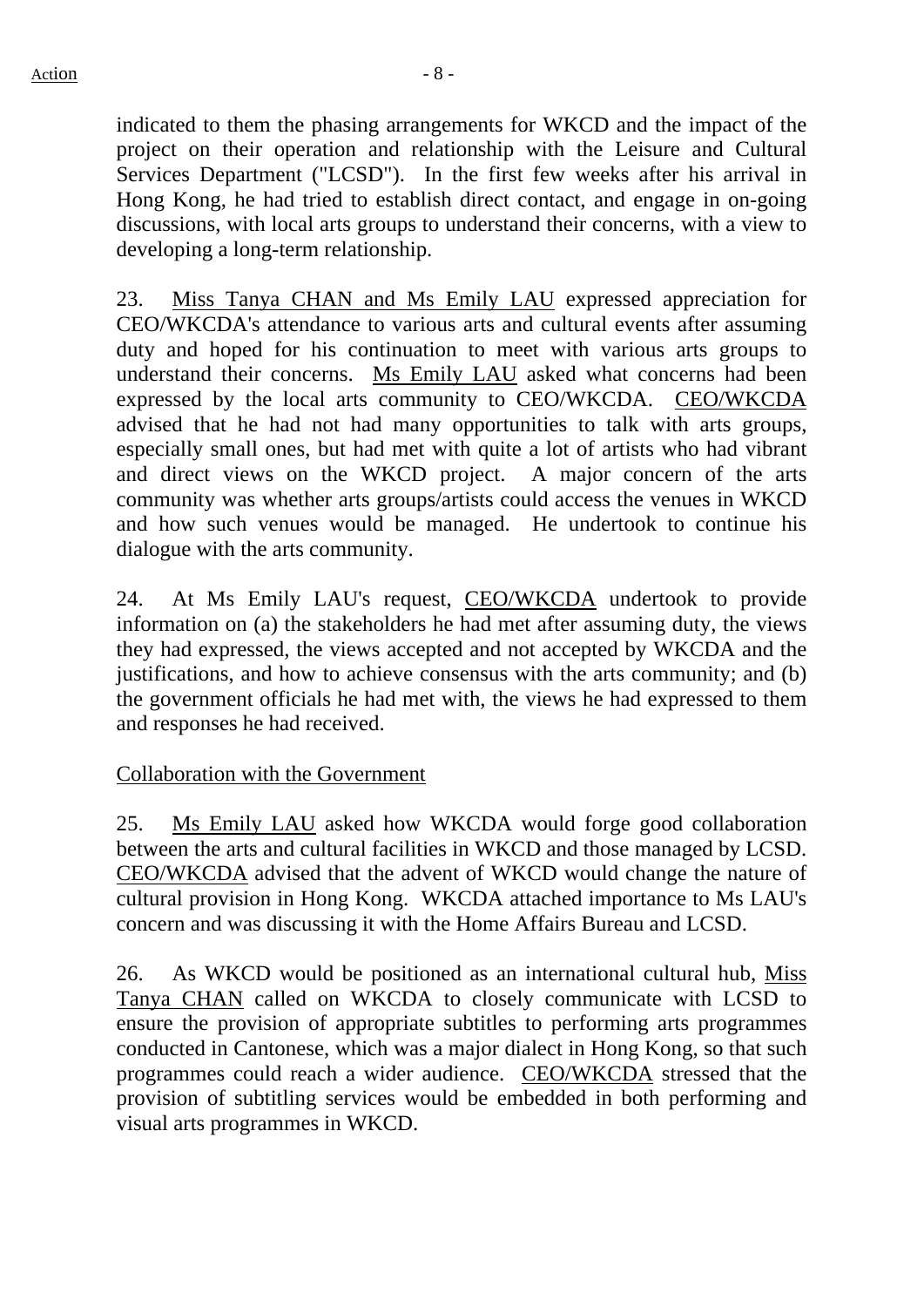27. Recalling his advice to Mr Lynch's predecessor on the risk of being killed by bureaucracy in taking forward the WKCD project, the Deputy Chairman considered the advice applicable to Mr Lynch. Sharing his past experience in dealing with bureaucracy, he said that despite the support he had obtained from the Chief Secretary for Administration, who was the Chairman of WKCDA, for street performances, it was not until September 2010 that he could persuade LCSD to make available three vacated sites adjoining its venues for booking by street performance artists. As the matters relating to street performances might involve six to seven government departments, CEO/WKCDA should prepare to exercise patience in dealing with bureaucracy.

28. CEO/WKCDA advised that he had some understanding of the issues relating to bureaucracy, as his educational background was in politics and he had spent various periods in Australia as a bureaucrat. He had also learnt a lot in an international context from his father who worked in the United Nations. He said that despite the frustration about the delay of the WKCD project, it was time to resolve the issues around the project and move forward.

#### Personal adaptation

29. As the resignation of Mr Lynch's predecessor had reportedly been owing to his difficulty in adapting to the life of Hong Kong, Mr Starry LEE sought CEO/WKCDA's view on his life in Hong Kong. CEO/WKCDA advised that he had been well-adjusted to the life of Hong Kong and would remain to be so. His wife would be fully resident in Hong Kong from October 2011 onwards. He had never lived in Hong Kong but since his first visit to Hong Kong in 1964, he had been back regularly. He was excited about being given the responsibility of taking forward the WKCD project and felt a strong sense of welcome from the people he had met since his arrival.

30. Summing up, the Chairman advised that the WKCD project was a big challenge to CEO/WKCDA, as the public had high expectations for it and some members and people were worried that it might turn into a white elephant. He hoped that it would be implemented as soon as possible and contribute to the arts and cultural development in Hong Kong.

## **II. Financial Strategy for the Implementation of the West Kowloon Cultural District project**  [LC Paper Nos. CB(2)2530/10-11(03) and (04)]

31. DSHA(3) and CEO/WKCDA briefed members on the financial strategy for the implementation of the WKCD project (LC Paper No. CB(2)2530/10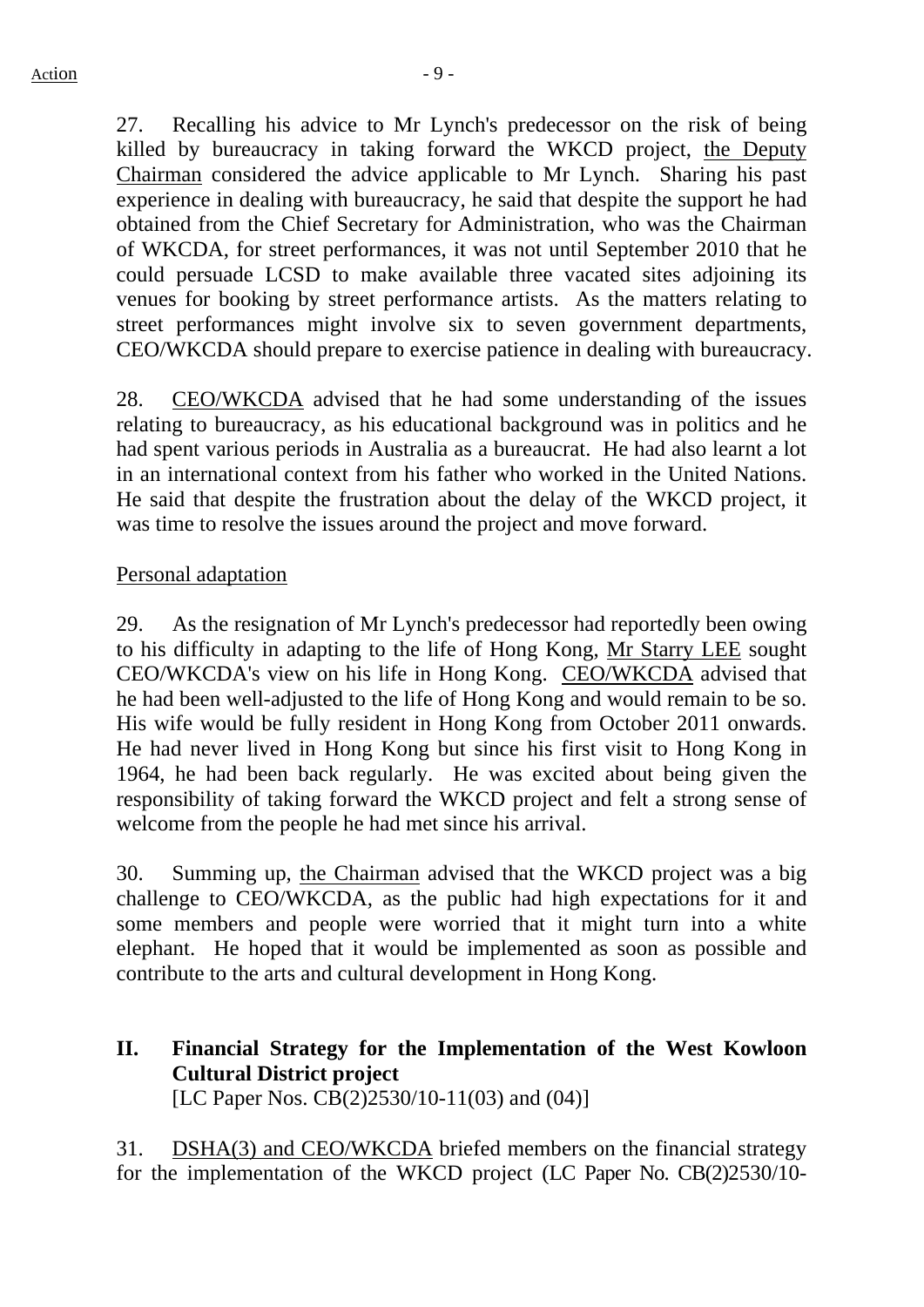11(03)).

[*Post-meeting note:* A copy of the aforesaid CEO/WKCDA's speaking note was issued to members vide LC Paper No. CB(2)2555/10-11 dated 30 August 2011]

#### Alternative revenue sources

32. Miss Tanya CHAN opined that given the construction cost escalation in recent years, the one-off \$21.6 billion upfront endowment might not be sufficient for the whole WKCD project. As the additional revenue sources (such as naming right) stated in paragraph 13(d) of the Administration's paper and being explored by WKCDA might be one-off only, she queried how to establish long-term and stable revenue sources for WKCD.

33. The Deputy Chairman opined that while he raised no objection to commercial sponsorship for arts and cultural events such as the Hong Kong Arts Festival, WKCDA should carefully consider the issue of naming right, which had been more sensitive in Hong Kong than in overseas places such as the United Kingdom ("UK") and Australia, as evidenced in the controversy over the re-naming of the Faculty of Medicine of the University of Hong Kong after Mr LI Ka-shing in recognition of his \$1 billion donation in 2005.

34. Ms Emily LAU shared the Deputy Chairman's concern and called on WKCDA to exercise political sensitivity in considering whether to accept donations from certain sources. WKCDA should also consider the feasibility of expanding its fund-raising network, such as looking for donations from overseas philanthropists.

35. CEO/WKCDA advised that unlike many similar cultural projects in overseas places where fund had to be raised to get them off the ground, the WKCD project was fortunate to have been given the upfront endowment and WKCDA would endeavor to manage it effectively. He added that until the detailed designs and financial planning of individual arts and cultural venues in WKCD had taken place, it was almost impossible to ascertain the phasing of the retail, dining and entertainment ("RDE") facilities on the site and WKCDA would remain conservative about the likely returns from RDE.

36. CEO/WKCDA also advised that it was legitimate to pursue some other options for financing the WKCD project. The idea of naming right was raised by him and it was a common fund-raising way in Australia, the United States and the UK. WKCDA would keep it open and give due regard to its sensitivity in Hong Kong. Alternative options would also be explored.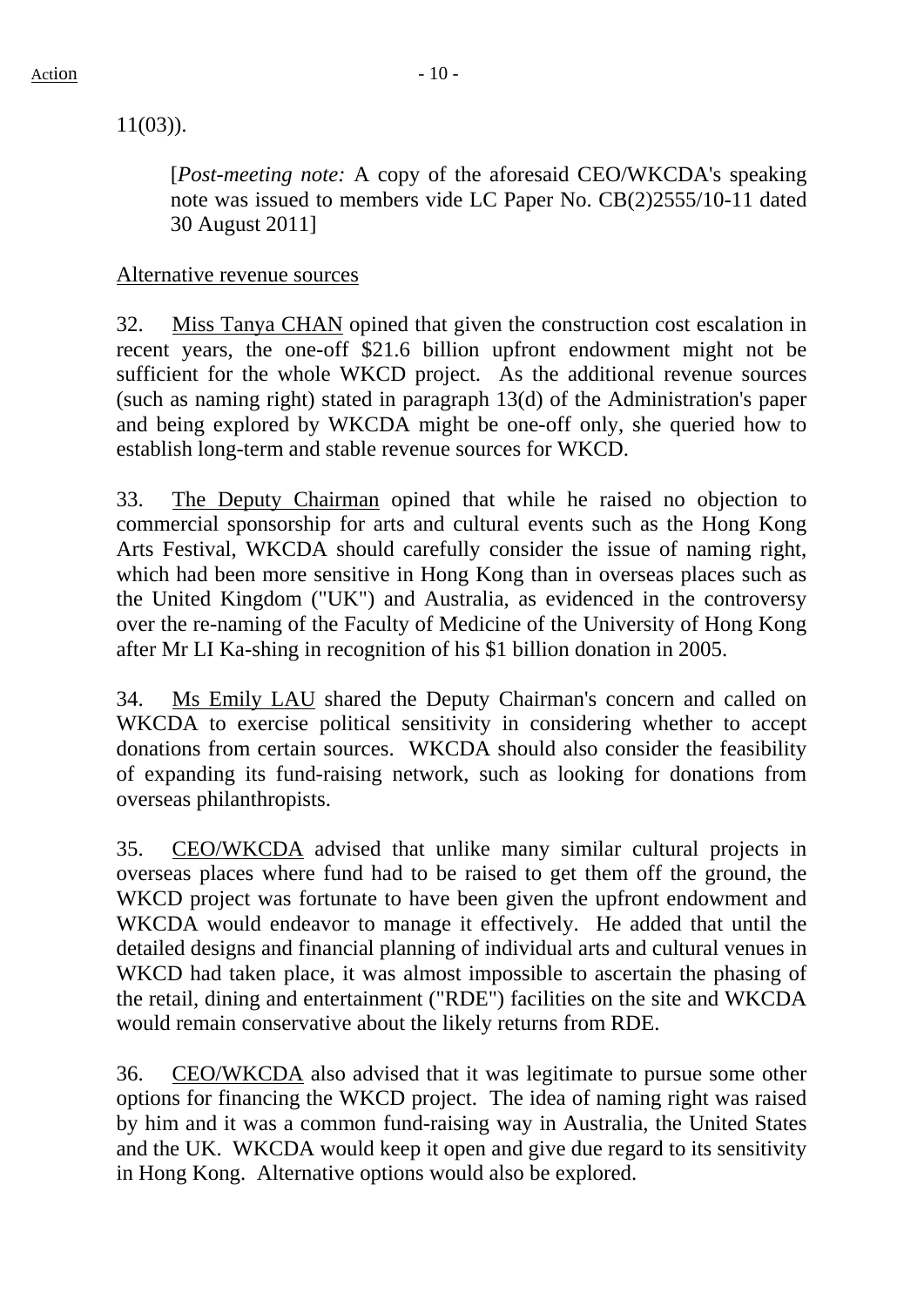37. The Deputy Chairman considered that the financing of the WKCD project was a sensitive issue of which CEO/WKCDA had to be aware. He recalled that Mrs Carrie YAU, former Permanent Secretary for Home Affairs, had assured members that the Administration would not seek additional funding from LegCo for WKCD other than the upfront endowment. In his view, as the implementation of the project had yet to commence, members of the public would not support the provision of any additional funding to it. They rather hoped that it would proceed as planned and find new revenue sources other than public funding if necessary. Dr Raymond HO shared a similar concern and called on the Administration and WKCDA to provide as soon as practicable the detailed arrangements for the financing and phasing of the project, especially the facilities of M+ and its plan to procure collections.

38. The Deputy Chairman also opined that while the construction cost escalation was hardly controllable, WKCDA might consider scaling down the WKCD project or developing the arts and cultural facilities in phases to keep its cash flow healthy. WKCDA should also liaise with the Administration on what communal and government facilities and related engineering works, which were designed to support the WKCD development, would be undertaken by the Government instead of WKCDA.

39. CEO/WKCDA advised that WKCDA had not asked for extra funding for the WKCD project but had tried to outline that a lot of things had changed since the approval of the upfront endowment in 2008. The issue of WKCD's proposed sustainability features, which could cost about \$4 billion, also needed to be dealt with. WKCDA was in detailed discussion with the Government on the demarcation and phasing of public infrastructure works to be funded and undertaken by the Government. WKCDA would strive to take forward the discussion as quickly as possible with a view to facilitating the WKCD development. DSHA(3) added that the Administration would provide detailed information on the communal and government facilities and related engineering works to be undertaken by the Government, when seeking funding approval from LegCo.

40. Ms Cyd HO expressed hope that WKCDA could complete the WKCD project with the upfront endowment, although the need for additional funding could not be ruled out. She considered that there might be room for reducing the collection costs and related costs for M+ (i.e. \$1.7 billion or 8% of the upfront endowment), such as borrowing more collections from other museums and providing more opportunities for local artists to display exhibits about the life and history of Hong Kong.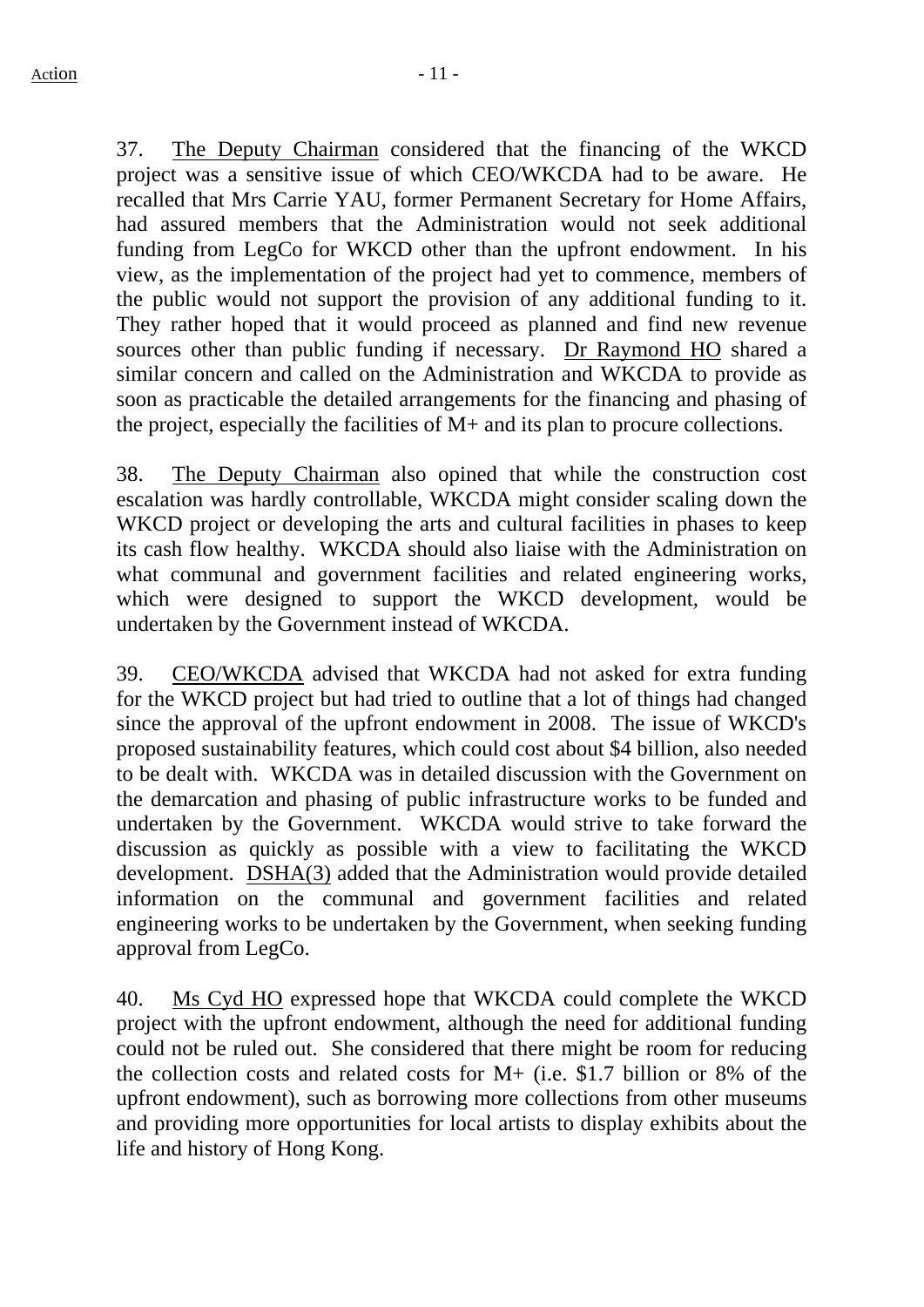41. Noting from CEO/WKCDA's speaking note that the upfront endowment was roughly equivalent to the estimated land revenue from the residential, hotel and office part of the commercial sites within WKCD, Ms Emily LAU recalled that the Finance Committee ("FC") of LegCo had only approved the \$21.6 billion for the project and had not approved any mechanism under which the amount of the endowment fund would be linked with the land value, etc. of the WKCD site. She sought clarification on whether WKCDA wished to have the upfront endowment increased in accordance with the surge in the land value of the site in recent years.

42. DSHA(3) advised that the observation that the upfront endowment was roughly equivalent to the estimated land revenue from the WKCD site had been provided by the Specialist Advisor to the Subcommittee on West Kowloon Cultural District Development in the Third LegCo. Under the Government's principle of public finance management, the public revenue from land disposal would not be directly set aside to finance a specific project. The Administration believed that WKCDA would manage the financing of the WKCD project prudently.

43. Ms Emily LAU and Miss Tanya CHAN considered that the Administration and WKCDA needed to be accountable to LegCo and provide detailed information on the need, if any, for any additional funding for the WKCD project, including what facilities and features would require new funding and the justifications.

# Financing of cultural software development

44. Ms Cyd HO expressed dissatisfaction that of the \$21.6 billion upfront endowment, only 6% (\$1.3 billion) was allocated to the planning of WKCD and project management, which was related to cultural software, while 73% (\$15.7 billion) was for design and construction of various facilities, which were related to cultural hardware. She raised objection to any plan to reduce the funding for WKCD's project management and programming. Ms Cyd HO and Ms Emily LAU opined that some cultural software programmes, such as literary and outdoor cultural activities, such as book fairs on the WKCD site and training for arts administration and arts critique, could be conducted as soon as possible before the commissioning of Phase 1 facilities in WKCD. CEO/WKCDA advised that in the coming three years, WKCDA would undertake a number of cultural software activities for WKCD with some investment returns of the upfront endowment and without affecting the funding for capital works in WKCD.

45. Miss Tanya CHAN sought information on "value engineering" stated in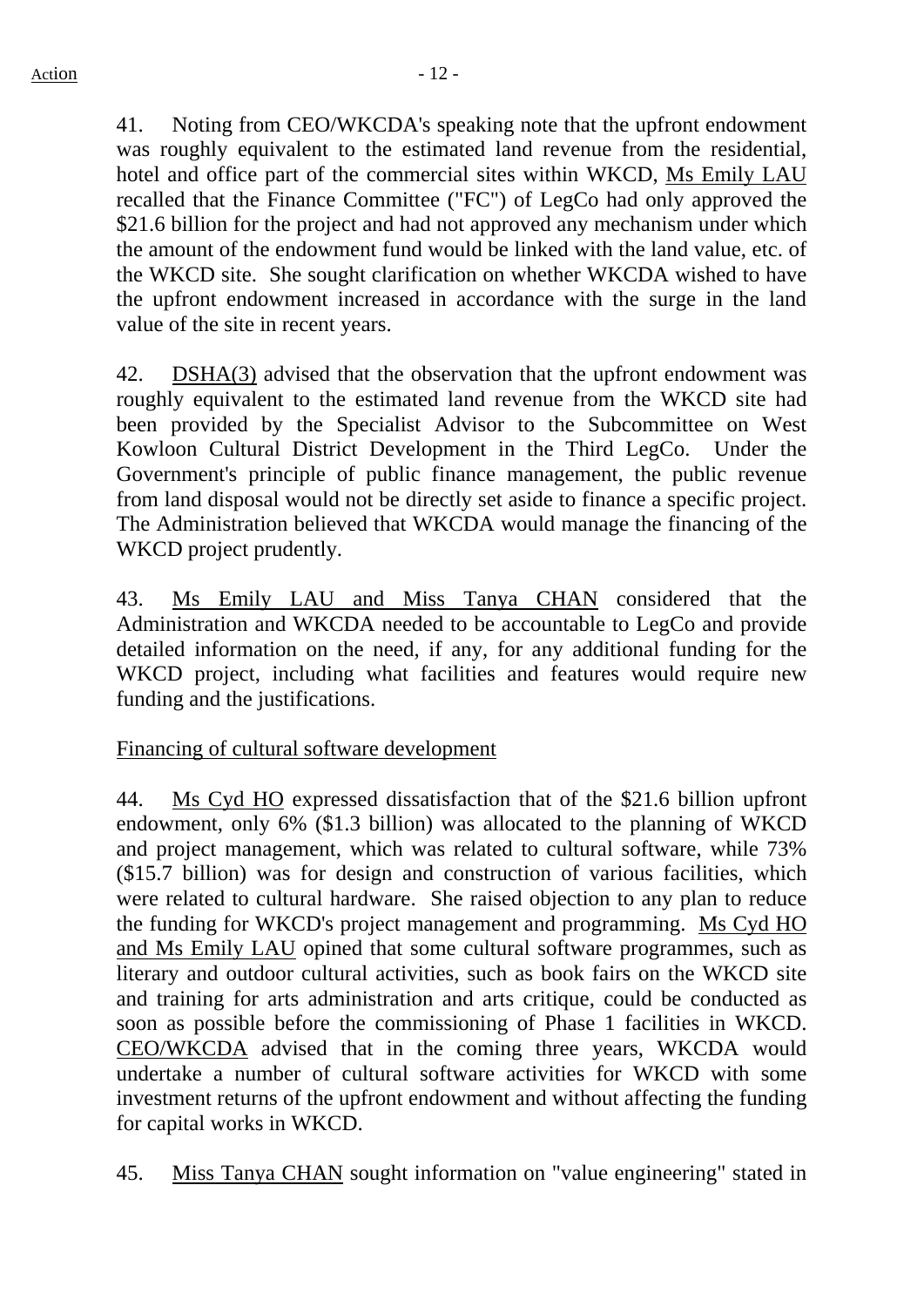paragraph 13(c) of the Administration's paper. CEO/WKCDA advised that value engineering was a difficult process in which WKCDA would need to exhaust all possible measures to attain the highest cost-effectiveness of the WKCD project without compromising the overall quality and provision of venues.

46. Summing up, the Chairman advised that while the Joint Subcommittee and FC could not intervene with the management of the upfront endowment for the WKCD project, such as the amount of funding to be allocated to a particular works project, they had a key role in the consideration of whether to provide additional funding to the project. WKCDA had to manage the upfront endowment prudently and expand its revenue sources actively, as it would not be easy to obtain approval from LegCo for additional funding for the project.

# **III. Continuation of Work of the Joint Subcommittee**

[LC Paper No. CB(2)2530/10-11(05)]

47. Members agreed that the Joint Subcommittee needed to continue its work in the 2011-2012 session. The Chairman advised that upon approval of the Panel on Home Affairs and the Panel on Development, a report would be submitted to the House Committee for the continuation of the work of the Joint Subcommittee in the aforesaid session.

48. Members also agreed that based on members' views and concerns raised at recent meetings, the Secretariat should compile a list of outstanding items for discussion to facilitate the Joint Subcommittee's study on the key issues around the WKCD project in a more focused and structured manner in the 2011-2012 session. In addition, as the Joint Subcommittee held a meeting about every two months, the Administration and WKCDA should prepare a bimonthly written update on the progress of the WKCD project for members' reference.

49. Members raised no objection to Ms Emily LAU's request for representatives of relevant government departments to attend the future meetings of the Joint Subcommittee to discuss cross-departmental matters relating to the WKCD development, including its accessibility and cultural software development.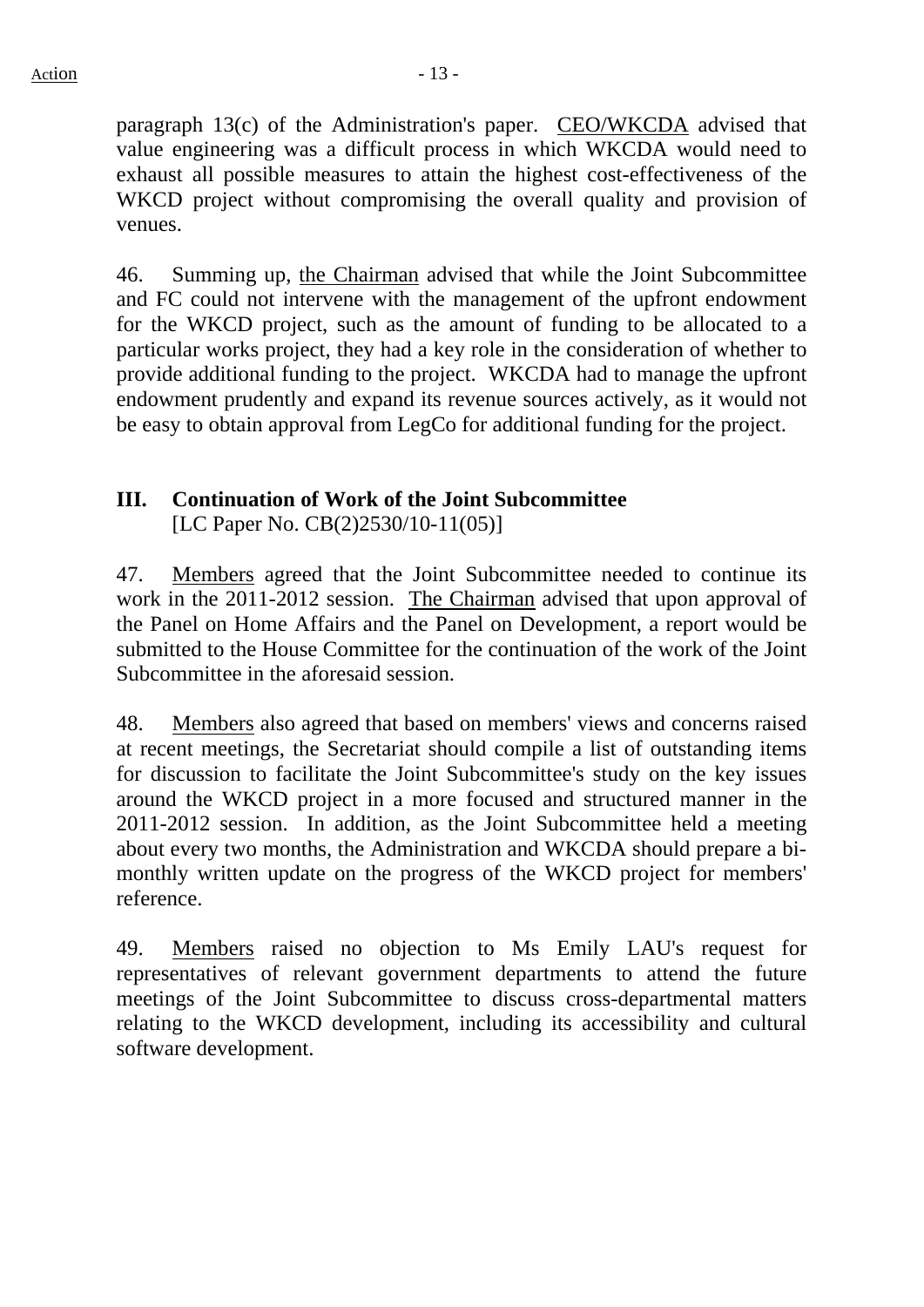# **IV. Any other business**

50. There is no other business, the meeting ended at 12:48 pm.

Council Business Division 2 Legislative Council Secretariat 23 February 2012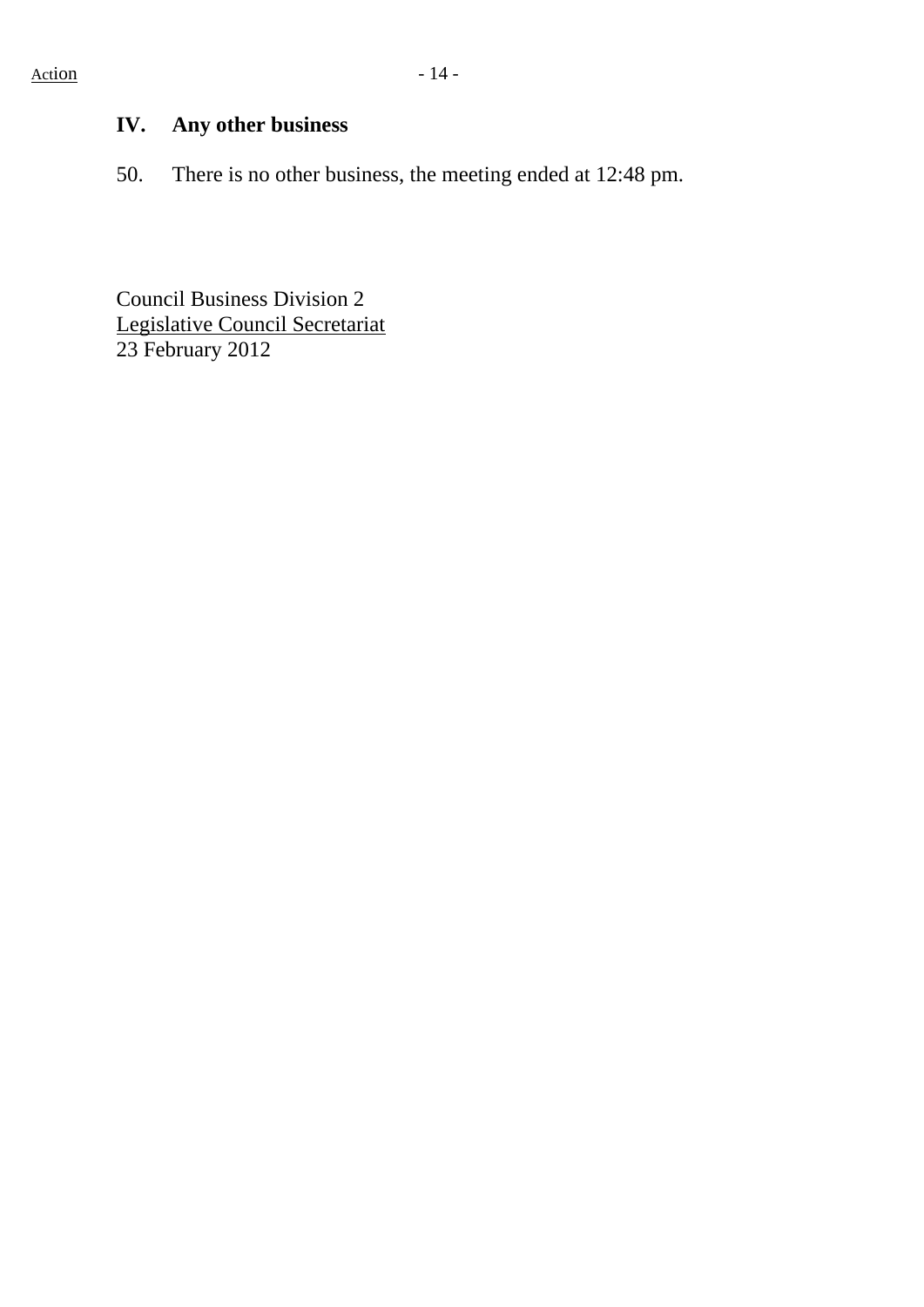#### **Annex**

#### **Proceedings of the meeting of the Joint Subcommittee to Monitor the Implementation of the West Kowloon Cultural District Project on Friday, 26 August 2011, at 10:00 am in Conference Room A of the Legislative Council Building**

| <b>Time Marker</b> | Speaker(s)                                                                                                                              | Subject(s)                                                                                                                                                                                                | <b>Action</b><br>required |
|--------------------|-----------------------------------------------------------------------------------------------------------------------------------------|-----------------------------------------------------------------------------------------------------------------------------------------------------------------------------------------------------------|---------------------------|
| $000000 - 000513$  | Chairman                                                                                                                                | Opening remarks                                                                                                                                                                                           |                           |
| 000514 - 001849    | Administration<br><b>Chief Executive Officer</b><br>("CEO") of the West<br>Kowloon Cultural District<br>Authority ("WKCDA")<br>Chairman | CEO/WKCDA's opening remarks                                                                                                                                                                               |                           |
| 001850 - 002822    | Chairman<br>Mr Alan LEONG<br><b>CEO/WKCDA</b>                                                                                           | CEO/WKCDA's response<br>Mr<br>Alan<br>to<br>LEONG's questions on the arts programming<br>and financial strategy for the West Kowloon<br>Cultural District ("WKCD") and the arts<br>accountability system. |                           |
| 002823 - 003527    | Chairman<br>Ms Starry LEE<br><b>CEO/WKCDA</b>                                                                                           | CEO/WKCDA's response to Ms Starry LEE's<br>concern about the worst-case scenario of the<br>WKCD project.                                                                                                  |                           |
| 003528 - 004235    | Chairman<br>Ms Emily LAU<br><b>CEO/WKCDA</b><br>Admin                                                                                   | CEO/WKCDA's response to Ms Emily LAU's<br>concern about the accessibility to WKCD.                                                                                                                        |                           |
| 004236 - 005021    | Chairman<br>Miss Tanya CHAN<br><b>CEO/WKCDA</b>                                                                                         | CEO/WKCDA's response to Miss Tanya<br>CHAN's concern about WKCDA's criteria for<br>determining the priority of putting in place<br>arts and cultural venues in various phases of<br>the WKCD development. |                           |
| 005022 - 005818    | Chairman<br>Mr LEE Wing-tat<br><b>CEO/WKCDA</b>                                                                                         | CEO/WKCDA's response to the Deputy<br>Chairman's concern about the impact of the<br>problem of bureaucracy on WKCD and his<br>suggestion to first build the park areas in<br>WKCD.                        |                           |
| 005819 - 010542    | Chairman<br>Ms Cyd HO<br><b>CEO/WKCDA</b>                                                                                               | CEO/WKCDA's response to Ms Cyd HO's<br>concern about the use of public space in<br>WKCD.                                                                                                                  |                           |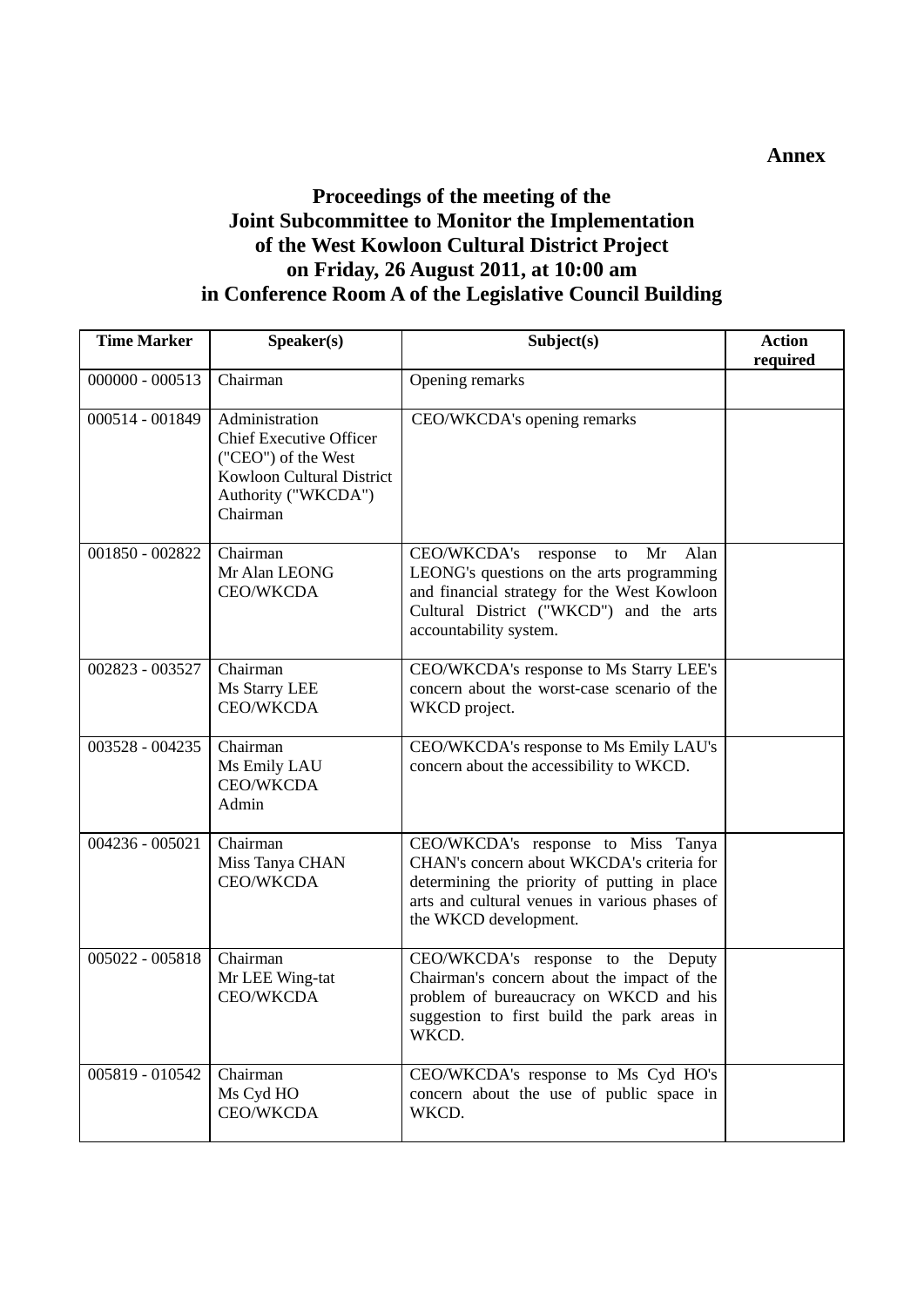| <b>Time Marker</b> | Speaker(s)                                         | Subject(s)                                                                                                                                                                                                                                       | <b>Action</b><br>required                                |
|--------------------|----------------------------------------------------|--------------------------------------------------------------------------------------------------------------------------------------------------------------------------------------------------------------------------------------------------|----------------------------------------------------------|
| 010543 - 011250    | Chairman<br>Prof Patrick LAU<br><b>CEO/WKCDA</b>   | CEO/WKCDA's response to Prof Patrick<br>LAU's concern about the progress of $M$ + and<br>design competitions for various arts and<br>cultural facilities in WKCD.                                                                                |                                                          |
| $011251 - 012100$  | Chairman<br>Dr Priscilla LEUNG<br><b>CEO/WKCDA</b> | CEO/WKCDA's response to Dr Pricilla<br>LEUNG's concern about the connectivity of<br>WKCD and availability of water taxi<br>services.                                                                                                             |                                                          |
| 012101 - 012507    | Chairman<br>Miss Tanya CHAN<br>CEO/WKCDA           | CEO/WKCDA's response to Miss Tanya<br>CHAN's concern about the integration of arts<br>education in the community with the WKCD<br>development.                                                                                                   |                                                          |
| 012508 - 013115    | Chairman<br>Mr WONG Yuk-man<br><b>CEO/WKCDA</b>    | CEO/WKCDA's response to Mr WONG<br>Yuk-man's concern about the political<br>controversy over the WKCD project.                                                                                                                                   |                                                          |
| 013116 - 013435    | Chairman<br>Ms Emily LAU<br><b>CEO/WKCDA</b>       | CEO/WKCDA's undertaking to provide<br>information on the views he received from<br>the local arts community and WKCDA's<br>follow-up work, and the views he expressed<br>the<br>Administration<br>and<br>to<br>the<br>Administration's response. | <b>WKCDA</b><br>Para. 24 of the<br>minutes of<br>meeting |
| 013436 - 015037    | Chairman<br>Admin<br><b>CEO/WKCDA</b>              | opening<br>CEO/WKCDA's<br>remarks<br>on<br>WKCDA's financial strategy for the WKCD<br>project.                                                                                                                                                   |                                                          |
| 015038 - 015635    | Chairman<br>Miss Tanya CHAN<br><b>CEO/WKCDA</b>    | CEO/WKCDA's response to Miss Tanya<br>CHAN's concern about the sustainability of<br>the revenue sources for WKCD and the issue<br>of naming right raised by CEO/WKCDA.                                                                           |                                                          |
| 015636 - 020227    | Chairman<br>Mr LEE Wing-tat<br>CEO/WKCDA           | The Deputy Chairman's concern about the<br>issue of naming right and view on additional<br>funding for WKCD.                                                                                                                                     |                                                          |
| 020228 - 020756    | Chairman<br>Ms Cyd HO<br>CEO/WKCDA                 | Ms Cyd HO's suggestion on the phasing of<br>WKCD and cultural programming.                                                                                                                                                                       |                                                          |
| 020757 - 021500    | Chairman<br>Ms Emily LAU<br>CEO/WKCDA<br>Admin     | Ms Emily LAU's concern about the issue of<br>naming right and possible additional funding<br>for the WKCD project.                                                                                                                               |                                                          |
| 021501 - 022015    | Chairman<br>Ir Dr Raymond HO                       | Dr Raymond HO's concern<br>about the<br>financial arrangements for WKCD.                                                                                                                                                                         |                                                          |